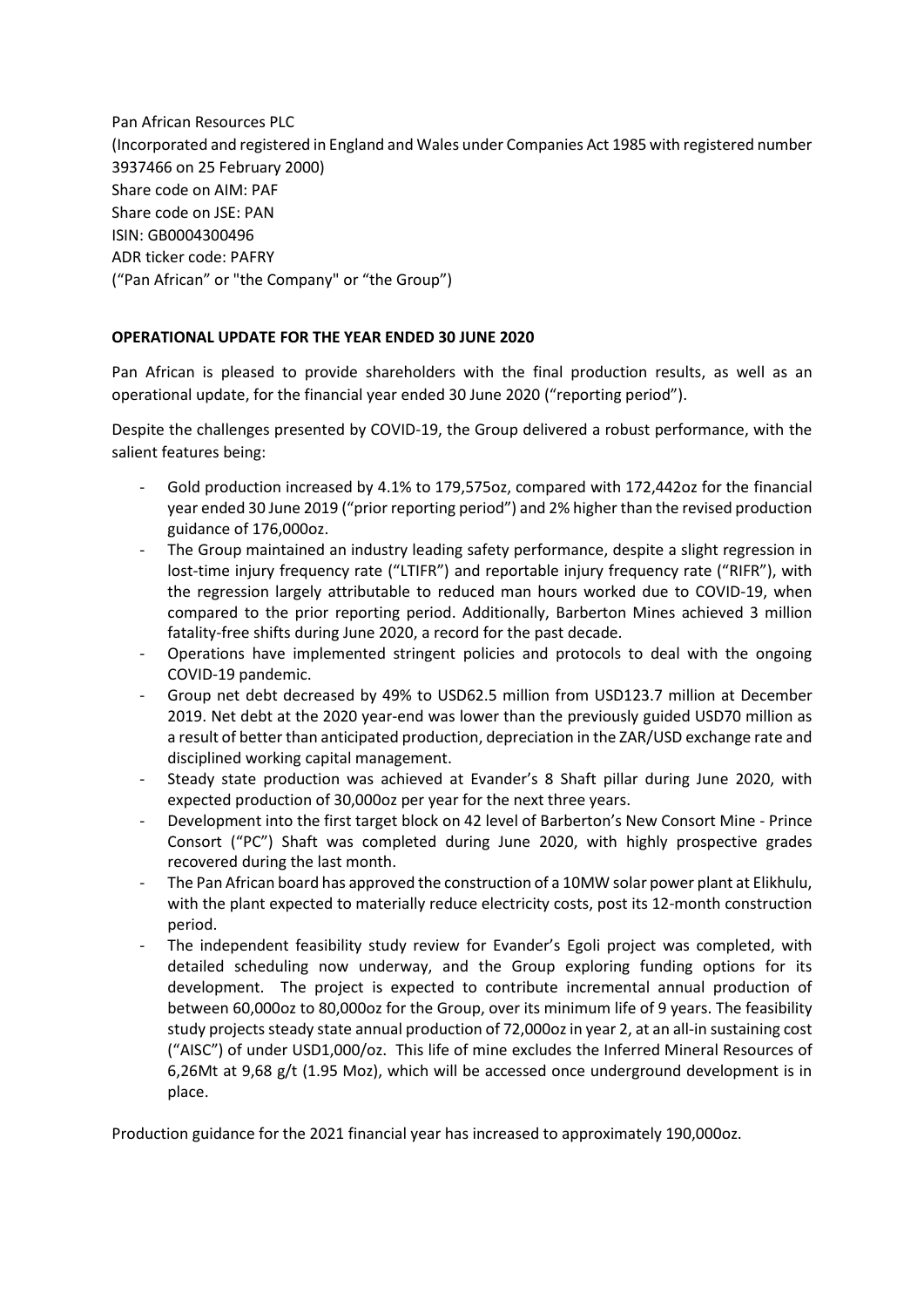Pan African CEO Cobus Loots commented:

"*Pan African has demonstrated the resilience of its operations with an improved performance for the year, especially when taking into account the challenges posed by the COVID-19 pandemic. The flexibility inherent in our operations confirms the quality of these mines and their ability to withstand short term disruptions and still deliver on our targets.*

*We expect that we still have a long battle ahead against COVID-19 and will do our part to mitigate the impact as far as possible. Pan African will continue to rigorously implement preventative and precautionary measures at our operations to ensure the health and well-being of our employees. We will respond rapidly and in a considered manner where occurrences of COVID-19 are identified. We will also continue our relief efforts to assist the most vulnerable in our areas of operation.* 

*The Group's safety performance is commendable, and I wish to thank all of my fellow employees and contractors for ensuring that each and every one of us returned home safely during the past year. We need to remain unrelented in the pursuit of our ultimate goal of "Zero Harm" in the year ahead.".* 

*The Group has further prioritised its focus on our Environment, Social and Governance ("ESG") initiatives, with increased rehabilitation spend and board approval for sustainable development projects, including the renewable energy solar plant at Elikhulu and large scale agriculture projects at Barberton Mines. A feasibility study for a solar plant has also been initiated at Barberton Mines.*

*Our strategic focus for the year ahead remains on optimising our operations and degearing our balance sheet, with the intent of increasing dividends in the years ahead. We are especially pleased to report that the rate of degearing has exceeded previous guidance and, at prevailing Rand gold prices and guided production levels, we expect to be debt free within the next twelve months.* 

*During our 2020 interim results presentation, we outlined detailed plans to reduce the costs of our lower margin operations. Despite COVID-19 delays, we have delivered on these plans with our annual production profile bolstered by the pillar mining at Evander's 8 Shaft, which reached steady state during June 2020, while the accelerated development at Barberton Mines' Consort operation has exceeded our expectations in terms of recovered grades and gold production. The positive feasibility study for Evander's Egoli Project demonstrates that this project can add considerably to the Group's production profile and firmly entrench Pan African as an established mid-tier gold producer.* 

*We look forward to presenting our year-end financial results and demonstrating the value we have created for our shareholders and our other stakeholders, amidst the challenges faced in the last half of the financial year as a result of COVID-19.*"

### **Group annual production**

Group annual gold production for the 2020 financial year increased by 4.1% to 179,575oz (2019: 172,442oz), exceeding the revised production guidance of 176,000oz, as announced to shareholders on 11 May 2020 by means of SENS/RNS. Gold production, especially at Barberton Mines, was severely affected during March and April 2020 as a result of the COVID-19 pandemic and resultant lockdown restrictions imposed. The gold production split per operation is as follows: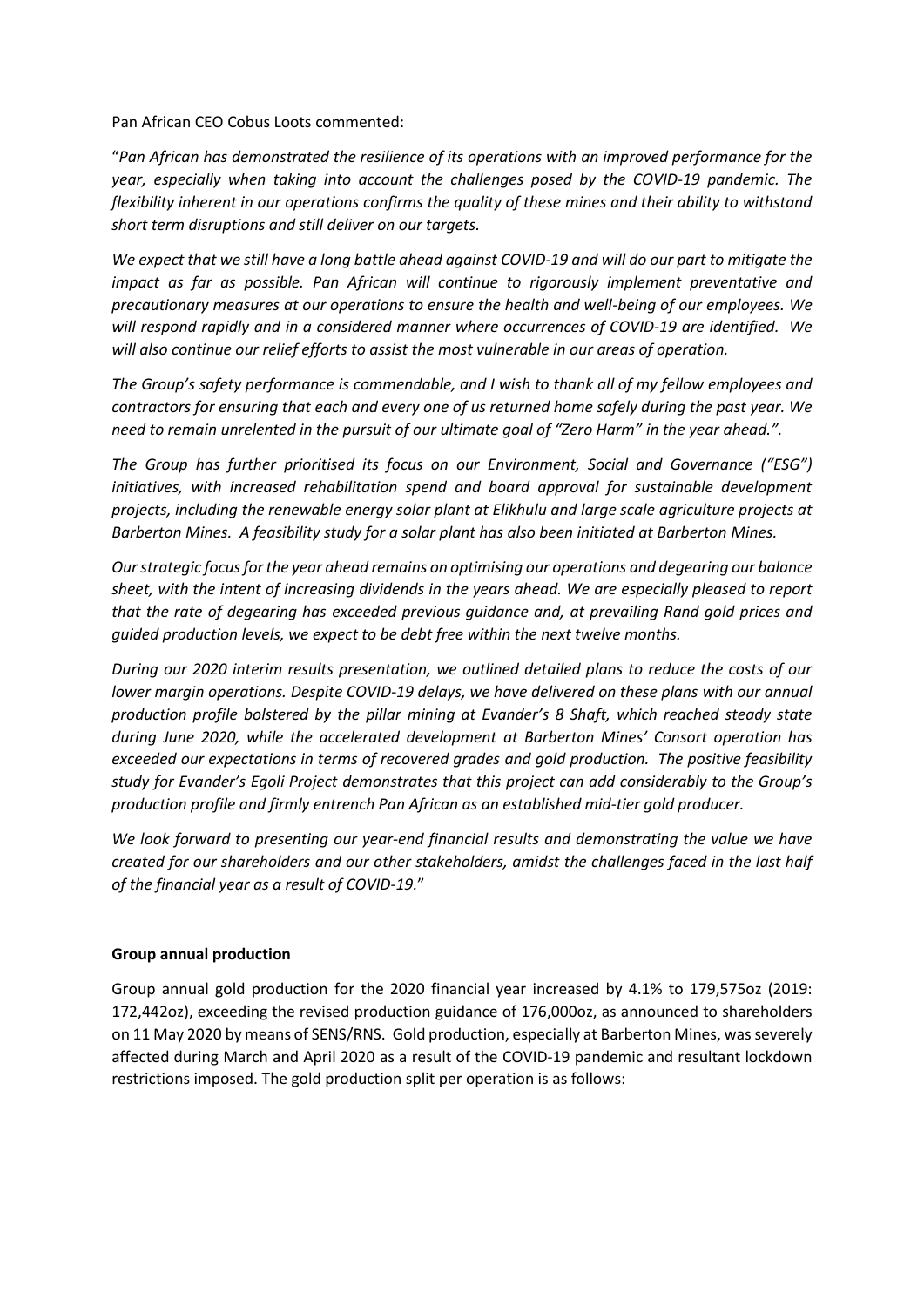|                                             | <b>Year ended 30</b><br>June 2020* | Year ended 30<br><b>June 2019</b> |
|---------------------------------------------|------------------------------------|-----------------------------------|
| <b>Production ounce profile:</b>            |                                    |                                   |
| Barberton Mines - underground               | 68,302                             | 75,356                            |
| <b>Barberton Tailings Retreatment Plant</b> | 20,153                             | 24,007                            |
| Evander Mines - underground and tolling     | 31,541                             | 26,878                            |
| Elikhulu                                    | 59,579                             | 46,201                            |
| <b>Total ounces produced:</b>               | 179,575                            | 172,442                           |

\* Values subject to final refinery adjustments

# **Safety achievements**

The Group maintained an industry leading safety performance following a number of safety initiatives and interventions:

- The Group reported a marginal regression in the RIFR from 0.51 per million man hours for the year ended 30 June 2019 to 0.8 per million man hours for the year ended 30 June 2020;
- Group LTIFR rate regressed marginally from 1.62 per million man hours for the prior reporting period to 1.70 per million man hours for the reporting period;
- The regression in the RIFR and LTFR rates are principally due to a reduction in the man hours worked in the reporting period relative to the prior reporting period. Reduced hours, as a result of the COVID-19 pandemic, during the reporting period, and completion of Elikhulu's construction in the prior reporting period contributed to the decrease in hours worked. The Group's safety performance however still exceeds industry norms;
- Barberton Mines achieved 3 million fatality-free shifts in June 2020 a record for the mine in the past decade;
- Fairview Mine achieved 2 million fatality free shifts in April 2020; and
- Elikhulu experienced no lost-time injuries during the past 11 months, contributing to the Group's commendable safety performance.

Pan African will continue to pursue further improvements to its safety performance in the years ahead.

# **Statement of financial position**

The Group materially reduced its senior interest-bearing debt (including the outstanding gold loan balance of 5,000 ounces), net of available cash, to ZAR1.1 billion (USD62.5 million at an exchange rate of ZAR/USD:17.33) from ZAR1.8 billion (USD129.0 million at an exchange rate of ZAR/USD:14.08) at 30 June 2019.

In USD terms, senior interest-bearing debt reduced by 49% relative to the debt levels at 31 December 2019 of ZAR 1.7 billion (USD123.7 million at an exchange rate of ZAR/USD:14.08).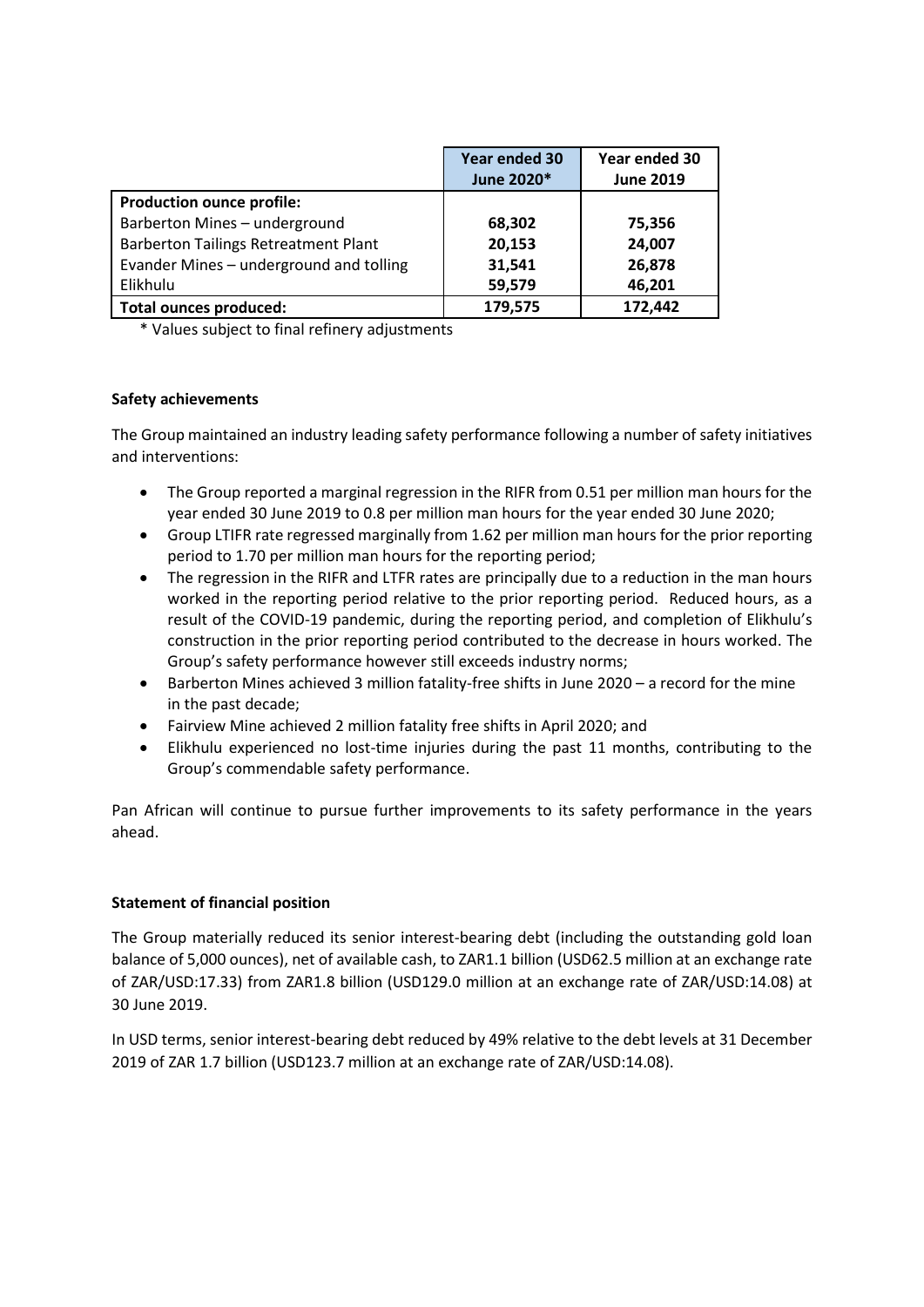## **Operational improvements and cost reductions**

The Group has undertaken a number of initiatives to improve production and reduce unit costs at its higher cost operations. These initiatives include:

# **Evander Mine's 8 shaft pillar project ('8 shaft pillar')**

Despite a delay, as a result of the COVID-19 pandemic and subsequent national lockdown restrictions impacting underground mining operations, the Group is pleased to report that steady state production at the 8 shaft pillar was attained during June 2020, when the shaft tower construction was completed between 14 and 16 level at this shaft.

The 8 shaft pillar is expected to produce 30,000oz of gold per year for the next 3 years, at an AISC of below USD1,000 per ounce. Mining of the 8 shaft pillar significantly reduces the risk profile of Evander's underground operations, with simplified logistics, modern underground mining support and reduced travelling times to the workplace expected to contribute to improved production costs.

### **Barberton's New Consort Operation**

In the Group's interim results presentation, detailed plans were provided on the development into new stoping areas around the PC Shaft. Development into the first target block on 42 level of this shaft has been completed, with a proved mineral reserve of 5,000 tons at an average grade of 25g/t delineated. The ore body was intersected in early May 2020, following delays due to COVID-19 disruptions, and initial sampling revealed grades in certain areas in excess of 300g/t, containing large amounts of visible gold. Production from this resource block at the New Consort Mine is expected to reduce the mine's AISC and ensure the operation's future profitability. The Group's on-site exploration team has identified a number of additional potential targets using advanced exploration techniques, which will be further explored and developed, if viable, in the next year.

A presentation containing technical details of the abovementioned PC shaft project is available on the Group's website a[t www.panafricanresources.com](http://www.panafricanresources.com/)

### **Barberton's Fairview operation**

Improved flexibility, resulting from accelerated underground development programs implemented during the past year, has resulted in increased face length availability (over 130m of high-grade face length), which will assist the Group in delivering into its production guidance for the next financial year. Geological complexity, as experienced on the 256 platform of the MRC ore body at Fairview Mine, has been mitigated with increased mineral reserve delineation drilling, increasing the confidence and predictability of geological models. Mining has now also commenced on the 257 platform of the MRC ore body.

### **Elikhulu Solar Plant**

The Group's board has approved the development of a 10MW solar photovoltaic ("PV") project (the "Project") at Elikhulu's operation in Evander, following the finalisation of a positive bankable feasibility study undertaken by independent consultants ARUP. The Project will initially provide up to 30% of Elikhulu's annual power requirements and aims to reduce the operation's dependency on the national grid, whilst also reducing exposure to above inflation annual power cost increases. Additionally, the Project will promote a more sustainable renewable energy solution for the green economy of the country and reduce Elikhulu's carbon footprint.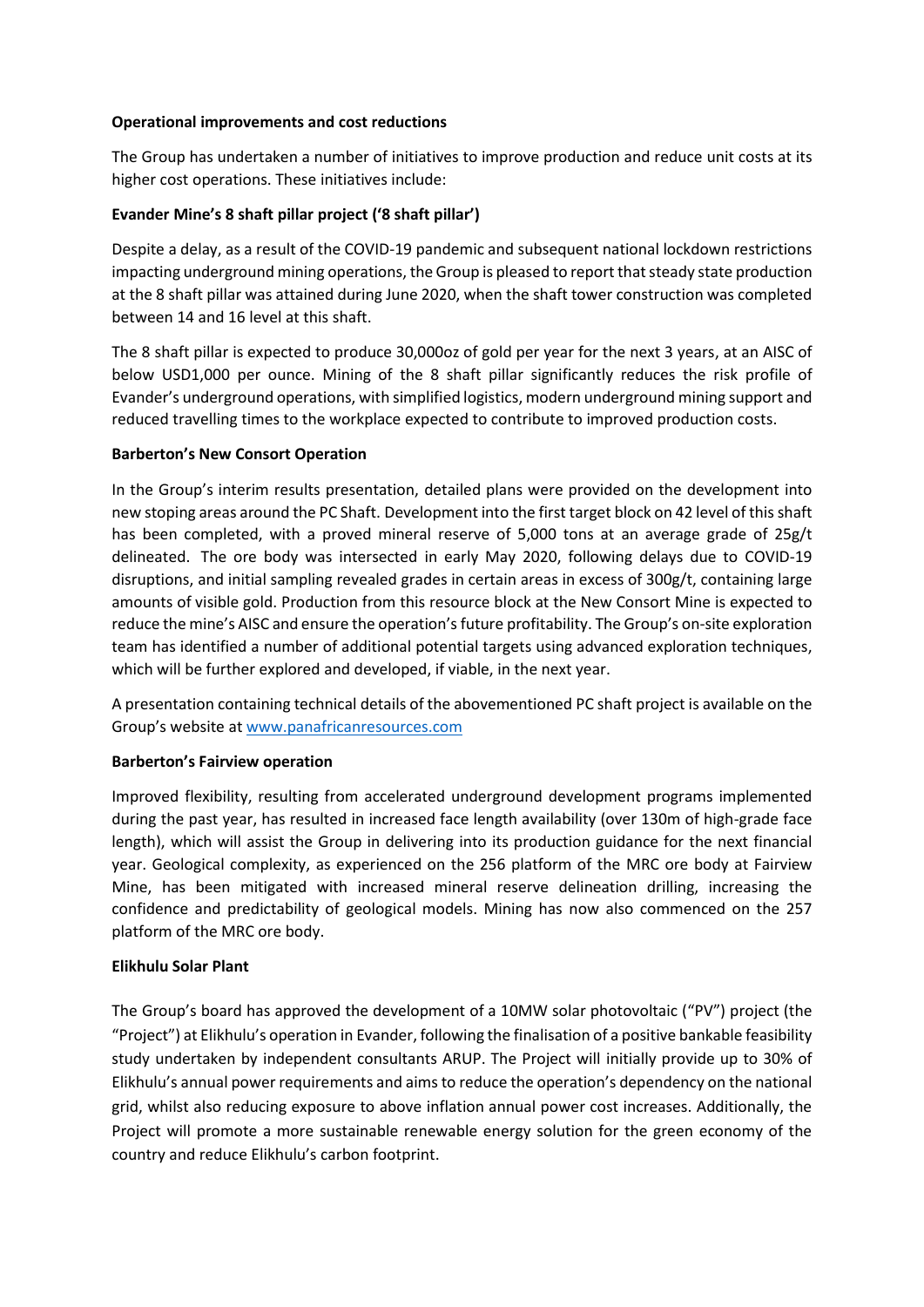The Project, with an expected minimum life of at least 20 years, is expected to generate electricity at a cost lower than Eskom power, which also makes this investment economically compelling. Additional positive environmental and social aspects include the generation of carbon credits and job creation within the local communities. This investment in renewable energy by the Group will result in improved efficiencies, a further reduction in operating costs and the long term sustainability of the Elikhulu operations.

The EPC (Engineering, Procurement, Construction) contract for the Project has been awarded to an independent contractor and the Group is now in the process of finalising the necessary legal and contractual agreements, as well raising dedicated funding for the project.

# **Evander's Egoli Project**

During the reporting period, DRA Global completed a feasibility study on the Egoli Project, which was subject to an independent review by The Mineral Corporation. The study concluded that the project has a life of 9 years with potential upside, through the conversion of inferred mineral resources, as underground development proceeds. The Egoli Project is expected to contribute average annual gold production of 72,000oz, with 20 months to first gold from commencement of development, at an expected AISC of under USD1,000/oz.

The project initially requires approximately 560 meters of underground development and will benefit from existing infrastructure such as vertical shafts, hoisting capacity and an operating metallurgical processing plant, as well as the existing experienced management team.

The Group has mandated DRA Global as consultants to complete the detailed project scheduling and planning as the next phase in the development of the project. Non-dilutive funding options are currently being explored for the finance of the project.

# **Production guidance for the 2021 financial year**

The Group is pleased to be in a position to increase its production guidance for the 2021 financial year to approximately 190,000oz. This increase is attributable to the abovementioned operational optimisation initiatives and resumption of full scale mining activities, following the lifting of COVID-19 restrictions, and assumes that the Group will not experience material COVID-19 disruptions in the coming year.

The financial information on which this operational update has been based has not been reviewed or reported on by the Company's external auditors.

Hendrik Pretorius reviewed and approved the information contained in this document as it pertains to Mineral Resources and Mineral Reserves. He is Pan African's Mineral Resource Manager, a member of the South African Council for Natural Scientific Professions as well as a member in good standing of the Geological Society of South Africa.

Rosebank 10 July 2020

For further information on Pan African, please visit the Company's website at [www.panafricanresources.com](http://www.panafricanresources.com/)